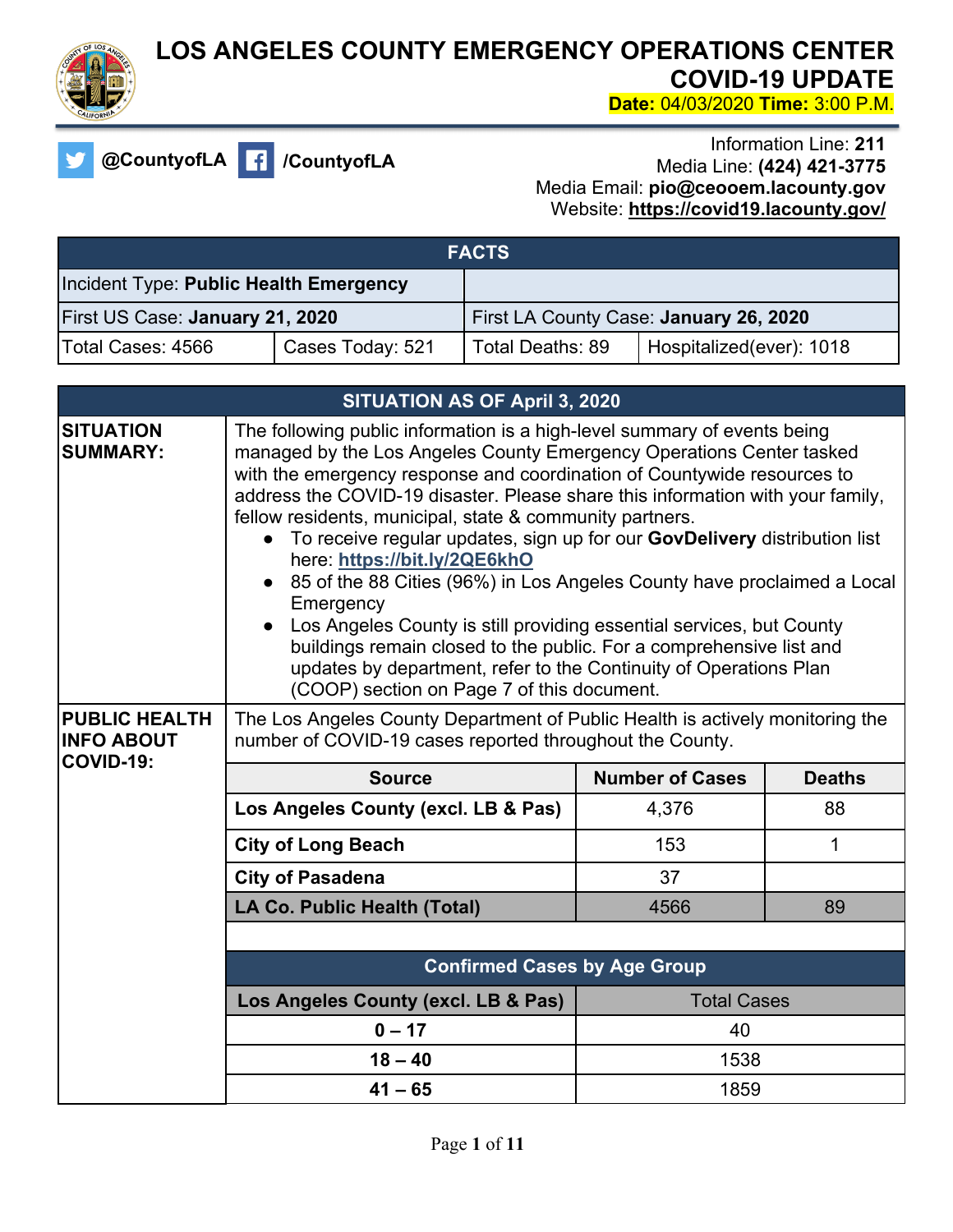|                                           | Over <sub>65</sub>                                                                                                                                                                                                                                                                                           | 907                                                               |
|-------------------------------------------|--------------------------------------------------------------------------------------------------------------------------------------------------------------------------------------------------------------------------------------------------------------------------------------------------------------|-------------------------------------------------------------------|
|                                           | <b>Unknown</b>                                                                                                                                                                                                                                                                                               | 32                                                                |
| <b>PUBLIC HEALTH</b><br><b>RESOURCES:</b> | <b>Health Office Orders:</b><br>Safer at Home Officer Order (03.21.20)<br>Home Isolation Health Officer Order (Revised 04.01.20)<br>Home Quarantine Health Officer Order (Revised 04.01.20)<br>$\bullet$<br><b>Temporary Closure of Beaches and Trails Health Officer Order</b><br>(03.27.20)                |                                                                   |
|                                           | <b>Safer at Home Frequently Asked Questions:</b><br>English   Spanish   Traditional Chinese   Simplified Chinese   Korean   Armenian<br>Tagalong   Arabic   Farsi   Cambodian   Russian   Japanese   Vietnamese                                                                                              |                                                                   |
|                                           | <b>FAQs for:</b><br><b>Business   Persons Exposed to COVID-19</b>                                                                                                                                                                                                                                            |                                                                   |
|                                           | As of today, approximately 26,000 in people Los Angeles County have been<br>tested for COVID-19.                                                                                                                                                                                                             |                                                                   |
|                                           | Additional things you can do to protect yourself, your family and your community<br>are on the Public Health website. For more information, please<br>visit: http://www.publichealth.lacounty.gov/media/Coronavirus/                                                                                         |                                                                   |
| COVID-19<br><b>TESTING</b>                | The goal is to develop a network of testing sites, that are by appointment<br>only, across the region to increase testing capacity in Los Angeles County.<br>Please see the list of Frequently Asked Questions regarding COVID-19<br>Testing. The following sites have been identified as testing locations: |                                                                   |
|                                           | <b>Testing Locations</b>                                                                                                                                                                                                                                                                                     | <b>Date Operational</b>                                           |
|                                           | San Fernando Valley (Glendale)                                                                                                                                                                                                                                                                               | 4/1                                                               |
|                                           | Antelope Valley (Lancaster)                                                                                                                                                                                                                                                                                  | 4/1                                                               |
|                                           | South Bay                                                                                                                                                                                                                                                                                                    | 4/3                                                               |
|                                           | Antelope Valley (Palmdale)                                                                                                                                                                                                                                                                                   | 4/3                                                               |
|                                           | San Gabriel Valley (Pomona)                                                                                                                                                                                                                                                                                  | 4/3                                                               |
|                                           | Pasadena                                                                                                                                                                                                                                                                                                     | tbd                                                               |
|                                           | City/County test site planners are in talks to develop several more testing site<br>locations.                                                                                                                                                                                                               |                                                                   |
|                                           | Anyone who is interested in getting tested must first register on the Website.<br>At this time, COVID-19 testing is limited to the most vulnerable Los Angeles<br>County Residents who are:<br>Those with symptoms who are 65 and older                                                                      | Those with symptoms who have underlying chronic health conditions |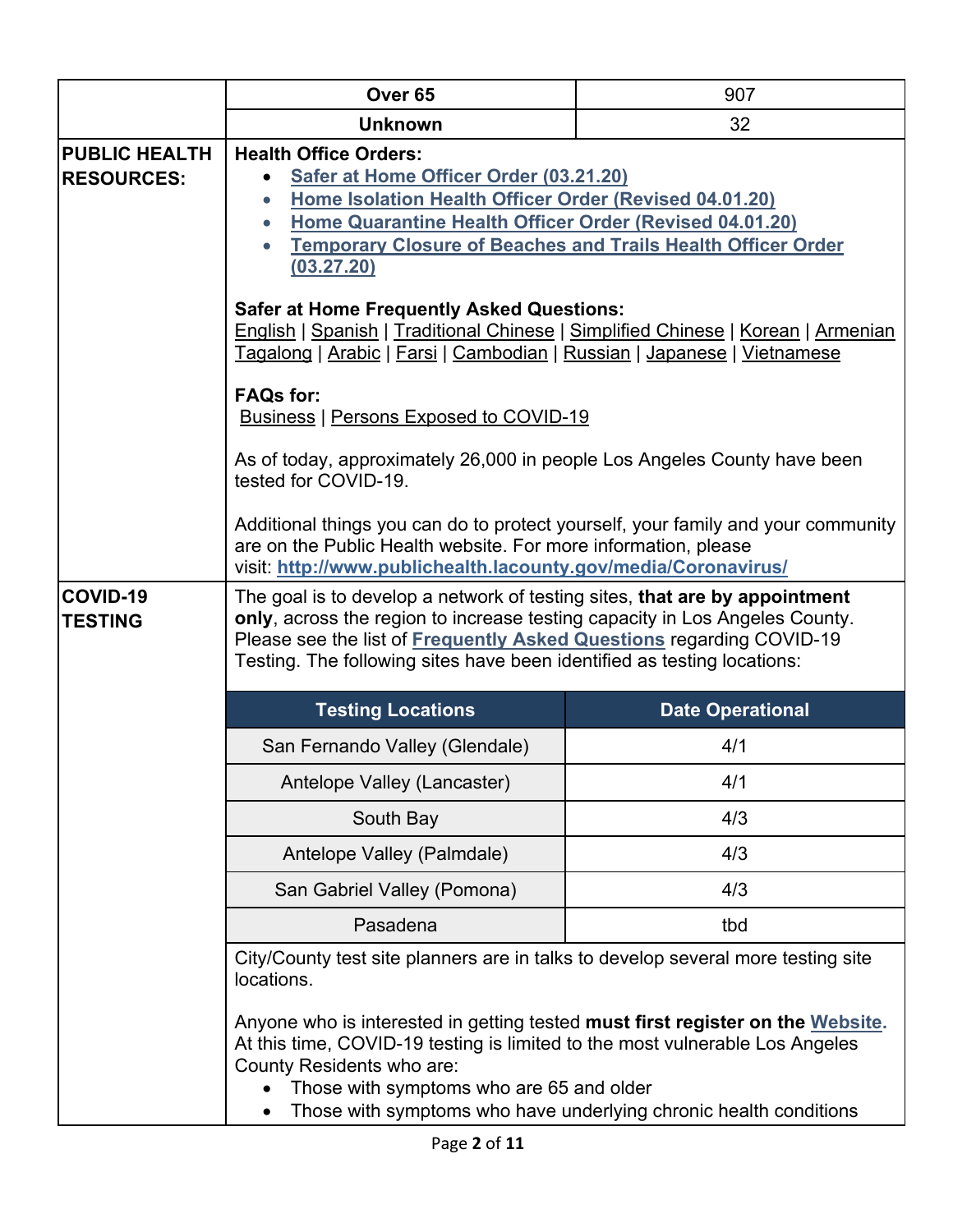|                                                                                               | Those who are subject to a mandatory 14-day quarantine period due to a<br>$\bullet$<br>confirmed COVID-19 exposure (with more than 7 days of quarantine<br>remaining)                                                                                                                                                                                                                                                                                                                                                                                                                                                                                                                                                                                                                                                                                                                                                                                                                                                                                                                                                                                               |                                    |                          |
|-----------------------------------------------------------------------------------------------|---------------------------------------------------------------------------------------------------------------------------------------------------------------------------------------------------------------------------------------------------------------------------------------------------------------------------------------------------------------------------------------------------------------------------------------------------------------------------------------------------------------------------------------------------------------------------------------------------------------------------------------------------------------------------------------------------------------------------------------------------------------------------------------------------------------------------------------------------------------------------------------------------------------------------------------------------------------------------------------------------------------------------------------------------------------------------------------------------------------------------------------------------------------------|------------------------------------|--------------------------|
| <b>LOS ANGELES</b><br><b>COUNTY</b><br><b>EMERGENCY</b><br><b>OPERATIONS</b><br><b>CENTER</b> | <b>Logistics</b><br>Coordinating with LACoFD and ISD to establish COVID-19 testing sites<br>$\bullet$<br>in Pomona, South Bay, and the Antelope Valley.<br>Donations Management coordinating requests for more medical shelter<br>$\bullet$<br>rooms, PPE, goods/services, and COVID-19 donations. For more<br>information please visit https://doingbusiness.lacounty.gov/<br>Coordinating Disaster Service Worker recruitment efforts and state<br>$\bullet$<br>resource requests.<br>The CEOC has received over 500 unique requests that continue to be<br>$\bullet$<br>prioritized. The requests that are being submitted to the State include<br>medical personnel, sanitizing equipment, and other support personnel.<br><b>Information</b><br>Issued Press Releases on increasing COVID-19 Testing Capacity for LA<br>County Residents, and Protections for Tenants affected by COVID-19.<br>Published FAQs on COVID-19 Testing and Face Coverings.<br>Developing new Video Content and Public Service Announcements.<br>$\bullet$<br>Daily Press Conferences on Facebook, Twitter, and YouTube.<br>$\bullet$<br><b>COVID-19 GIS Dashboards</b><br>$\bullet$ |                                    |                          |
| COVID-19<br><b>RELATED</b><br><b>MEDICAL</b><br><b>SHELTERING</b><br><b>OPERATIONS</b>        | New medical sheltering operations are currently being brought online in<br>Lancaster and Los Angeles. To increase capacity at each facility, the County is<br>recruiting and training personnel to serve as on-site managers. Wrap around<br>services including transportation, food, laundry services and security services<br>are available at each site.<br><b>Current Medical Sheltering Locations:</b>                                                                                                                                                                                                                                                                                                                                                                                                                                                                                                                                                                                                                                                                                                                                                         |                                    |                          |
|                                                                                               | <b>Location</b>                                                                                                                                                                                                                                                                                                                                                                                                                                                                                                                                                                                                                                                                                                                                                                                                                                                                                                                                                                                                                                                                                                                                                     | <b>Date Operational</b>            | <b>Number of Clients</b> |
|                                                                                               | Dockweiler RV Park                                                                                                                                                                                                                                                                                                                                                                                                                                                                                                                                                                                                                                                                                                                                                                                                                                                                                                                                                                                                                                                                                                                                                  | 3/22                               | 28                       |
|                                                                                               | <b>MLK Recuperative Center</b>                                                                                                                                                                                                                                                                                                                                                                                                                                                                                                                                                                                                                                                                                                                                                                                                                                                                                                                                                                                                                                                                                                                                      | 3/25                               | n/a                      |
|                                                                                               | <b>Sheraton Fairplex</b>                                                                                                                                                                                                                                                                                                                                                                                                                                                                                                                                                                                                                                                                                                                                                                                                                                                                                                                                                                                                                                                                                                                                            | 3/25                               | $25*$                    |
|                                                                                               | <b>Sherman Hotel</b>                                                                                                                                                                                                                                                                                                                                                                                                                                                                                                                                                                                                                                                                                                                                                                                                                                                                                                                                                                                                                                                                                                                                                | 3/27                               | $6*$                     |
|                                                                                               | <b>Mayfair Hotel</b>                                                                                                                                                                                                                                                                                                                                                                                                                                                                                                                                                                                                                                                                                                                                                                                                                                                                                                                                                                                                                                                                                                                                                | 4/2                                | n/a                      |
|                                                                                               | Residence Inn                                                                                                                                                                                                                                                                                                                                                                                                                                                                                                                                                                                                                                                                                                                                                                                                                                                                                                                                                                                                                                                                                                                                                       | 4/1                                | $\mathbf 0$              |
|                                                                                               | *number of clients is reported as of 0800 today. This number will fluctuate daily<br>The County is working to quickly leverage the incoming offers from local<br>hotels/motels and on-going solicitations for assistance in the COVID-19<br>response.                                                                                                                                                                                                                                                                                                                                                                                                                                                                                                                                                                                                                                                                                                                                                                                                                                                                                                               | as clients arrive/ are discharged. |                          |
| <b>PERSONS</b><br><b>EXPERIENCING</b><br><b>HOMELESSNESS</b>                                  | The Office of Emergency Management has designated LAHSA as the lead<br>agency for work relating to people experiencing homelessness. OEM did this to<br>ensure that LAHSA's expertise is captured in the day-to-day work and allows                                                                                                                                                                                                                                                                                                                                                                                                                                                                                                                                                                                                                                                                                                                                                                                                                                                                                                                                 |                                    |                          |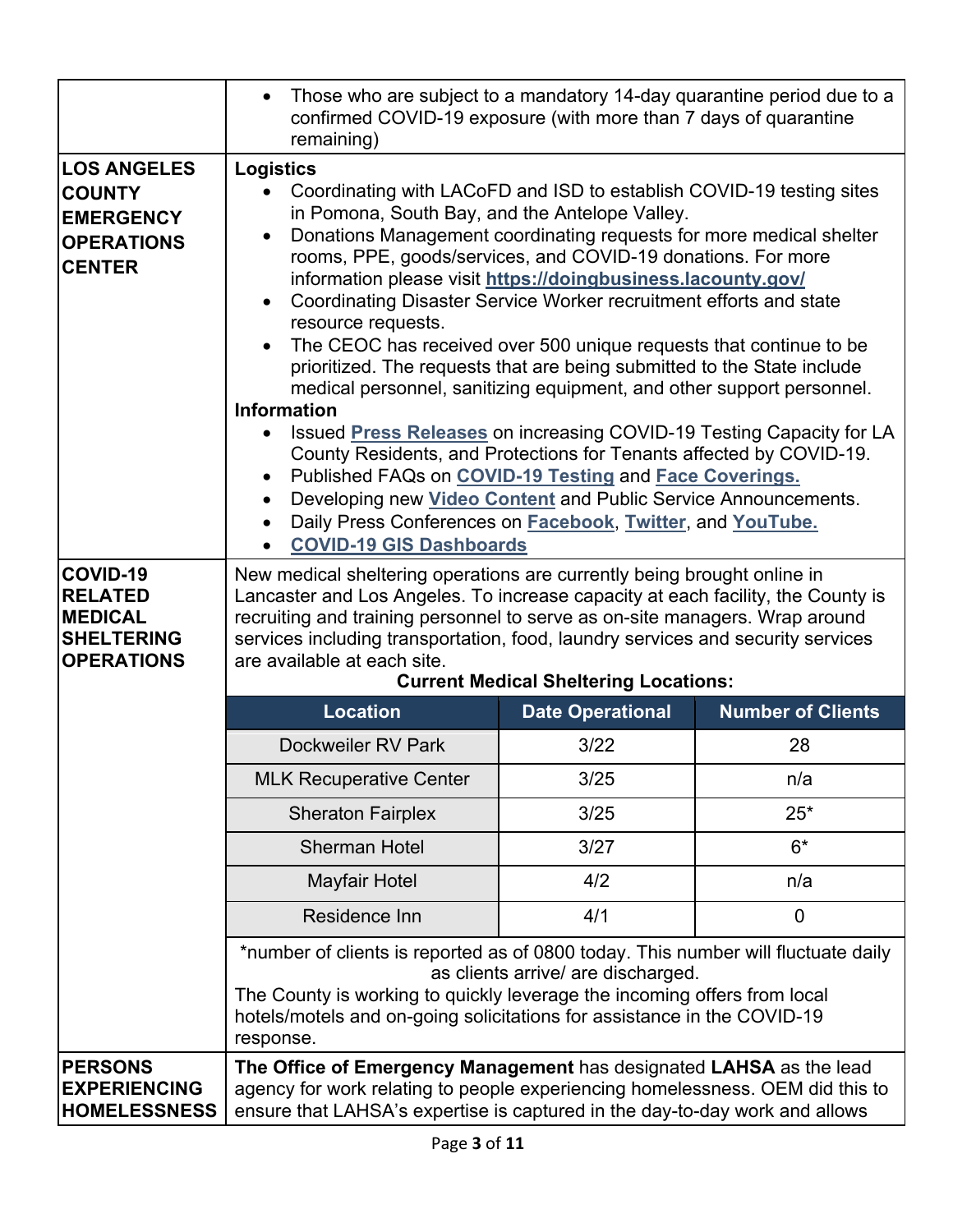|                                                              |                                                                                                                                                                                                                                                                                                                                                                                                                                                                                                                                                                                                                                                                                                                          | LAHSA to play the central coordinating role across City and County agencies. |                         |
|--------------------------------------------------------------|--------------------------------------------------------------------------------------------------------------------------------------------------------------------------------------------------------------------------------------------------------------------------------------------------------------------------------------------------------------------------------------------------------------------------------------------------------------------------------------------------------------------------------------------------------------------------------------------------------------------------------------------------------------------------------------------------------------------------|------------------------------------------------------------------------------|-------------------------|
|                                                              | <b>Medical Sheltering:</b><br>LAHSA's goal is to provide 2,000 shelter beds where persons exhibiting<br>COVID-19 symptoms can isolate safely. These include RVs provided by the<br>state and hotels provided by the County. Social Distancing in shelters continues<br>to be a priority. LAHSA has requested resources that include food, personnel,<br>test kits, and a warehouse to store acquired items. This order is currently being<br>addressed by both the State and the County                                                                                                                                                                                                                                  |                                                                              |                         |
|                                                              | <b>Interim Sheltering:</b><br>The State has allocated \$50 million in State funding for the leasing of<br>hotels/motels for three months for persons experiencing homelessness<br>statewide. These rooms are not for medical sheltering. They are instead<br>deemed interim sheltering for vulnerable persons experiencing homelessness<br>including those over 65 years of age and those with compromised immunity or<br>chronic disease. The State will take the lead on negotiating leases with<br>hotels/motels on behalf of the County. This partnership between the County and<br>State allows agreements to be reached quickly. LAHSA is currently standing up<br>staffing and operations for interim sheltering. |                                                                              |                         |
|                                                              | <b>Current Interim Sheltering Locations:</b>                                                                                                                                                                                                                                                                                                                                                                                                                                                                                                                                                                                                                                                                             |                                                                              |                         |
|                                                              | <b>Location</b>                                                                                                                                                                                                                                                                                                                                                                                                                                                                                                                                                                                                                                                                                                          | <b>Total Rooms</b>                                                           | <b>Date Operational</b> |
|                                                              | <b>Antelope Valley</b>                                                                                                                                                                                                                                                                                                                                                                                                                                                                                                                                                                                                                                                                                                   | 94                                                                           | Scheduled 4/6           |
|                                                              | South Bay                                                                                                                                                                                                                                                                                                                                                                                                                                                                                                                                                                                                                                                                                                                | 60                                                                           | Scheduled 4/6           |
|                                                              | San Fernando Valley                                                                                                                                                                                                                                                                                                                                                                                                                                                                                                                                                                                                                                                                                                      | 52                                                                           | Scheduled 4/5           |
|                                                              | San Gabriel Valley                                                                                                                                                                                                                                                                                                                                                                                                                                                                                                                                                                                                                                                                                                       | 49                                                                           | Scheduled 4/6           |
|                                                              | San Fernando Valley                                                                                                                                                                                                                                                                                                                                                                                                                                                                                                                                                                                                                                                                                                      | 74                                                                           | Scheduled 4/5           |
|                                                              | <b>Antelope Valley</b>                                                                                                                                                                                                                                                                                                                                                                                                                                                                                                                                                                                                                                                                                                   | 50                                                                           | tbd                     |
|                                                              | <b>West Los Angeles</b>                                                                                                                                                                                                                                                                                                                                                                                                                                                                                                                                                                                                                                                                                                  | 136                                                                          | Scheduled 4/3           |
|                                                              | South Bay                                                                                                                                                                                                                                                                                                                                                                                                                                                                                                                                                                                                                                                                                                                | 50                                                                           | tbd                     |
|                                                              | <b>San Gabriel Valley</b>                                                                                                                                                                                                                                                                                                                                                                                                                                                                                                                                                                                                                                                                                                | 80                                                                           | tbd                     |
|                                                              | San Gabriel Valley                                                                                                                                                                                                                                                                                                                                                                                                                                                                                                                                                                                                                                                                                                       | 87                                                                           | Week of 4/6             |
|                                                              |                                                                                                                                                                                                                                                                                                                                                                                                                                                                                                                                                                                                                                                                                                                          | <b>Total: 732</b>                                                            |                         |
| <b>HEALTHCARE</b><br><b>SYSTEM &amp;</b><br><b>SERVICES:</b> | The County healthcare system at present time is not experiencing a shortage of<br>hospital beds. There is, currently, no surge or demand for COVID-19 related<br>hospital care. For a more detailed report click here.<br>Private hospitals report 832 open beds and approximately 286 open ICU<br>beds with 100% of hospitals reporting.<br>Among 4 DHS hospitals, total of 1,404 beds; 886 occupied (63%)<br>$\bullet$<br>occupancy), 518 open beds.<br>DHS ICU beds, total 170; 119 occupied (70% occupancy), total of 51                                                                                                                                                                                             |                                                                              |                         |
|                                                              | $\bullet$                                                                                                                                                                                                                                                                                                                                                                                                                                                                                                                                                                                                                                                                                                                |                                                                              |                         |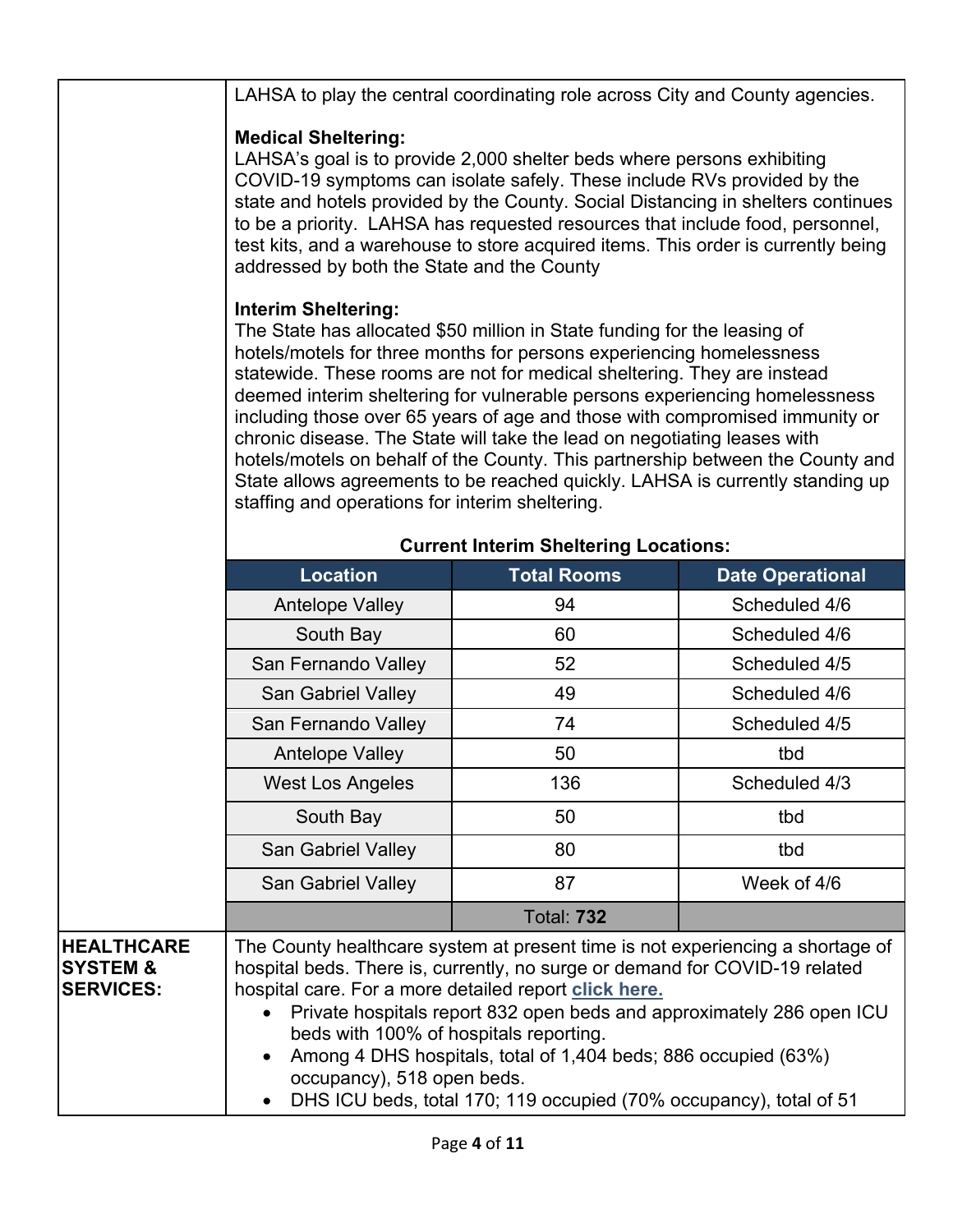|                                             | open ICU beds.                                                                                                                                                                                                                                                                                                                                                                                                                                                                                                                                                                                                                                                                                                                                                                                                                                                                                                                                                                                                                                                                                                                                                                                                                                                                                                                                     |
|---------------------------------------------|----------------------------------------------------------------------------------------------------------------------------------------------------------------------------------------------------------------------------------------------------------------------------------------------------------------------------------------------------------------------------------------------------------------------------------------------------------------------------------------------------------------------------------------------------------------------------------------------------------------------------------------------------------------------------------------------------------------------------------------------------------------------------------------------------------------------------------------------------------------------------------------------------------------------------------------------------------------------------------------------------------------------------------------------------------------------------------------------------------------------------------------------------------------------------------------------------------------------------------------------------------------------------------------------------------------------------------------------------|
| <b>SCHOOLS:</b>                             | Superintendent of Schools Debra Duardo announced closure of all schools in<br>Los Angeles County for the remainder of the school year. Classes will still be in<br>session. For more information access https://www.lacoe.edu/                                                                                                                                                                                                                                                                                                                                                                                                                                                                                                                                                                                                                                                                                                                                                                                                                                                                                                                                                                                                                                                                                                                     |
|                                             | <b>LACOE Student Meal Sites Dashboard</b>                                                                                                                                                                                                                                                                                                                                                                                                                                                                                                                                                                                                                                                                                                                                                                                                                                                                                                                                                                                                                                                                                                                                                                                                                                                                                                          |
|                                             | On Thursday, April 2, 2020, LAUSD will host a fund raiser to help raise funds to<br>provide meals, supplies, devices, digital libraries, and books to students in need<br>For more information access http://www.lastudentsmostinneed.org/                                                                                                                                                                                                                                                                                                                                                                                                                                                                                                                                                                                                                                                                                                                                                                                                                                                                                                                                                                                                                                                                                                         |
|                                             | In partnership with Red Cross, LAUSD continues to provide nutritious meals to<br>all students during the temporary closure of schools 64 Grab & Go Food<br>Centers are staffed weekdays (7-11 a.m.). To see the list of Grab & Go Food<br>Centers and more information access: https://achieve.lausd.net/resources                                                                                                                                                                                                                                                                                                                                                                                                                                                                                                                                                                                                                                                                                                                                                                                                                                                                                                                                                                                                                                 |
| <b>SENIOR CARE:</b>                         | The County and City of Los Angeles are providing free meals to older adults<br>age 60 and older who are impacted by the COVID-19 Crisis. Call 1-800-510-<br>2020 to request services. Meals are provided either at distribution sites or via<br>home-delivered meals. We're transitioning to home-delivered meals at most<br>locations. Older adults 65 and older must send a family member, friend or<br>caregiver who is under the age of 65 to pick up meals at their assigned site.<br>For a list of locations currently in the Los Angeles County Elder Nutrition                                                                                                                                                                                                                                                                                                                                                                                                                                                                                                                                                                                                                                                                                                                                                                             |
|                                             | Program click here.                                                                                                                                                                                                                                                                                                                                                                                                                                                                                                                                                                                                                                                                                                                                                                                                                                                                                                                                                                                                                                                                                                                                                                                                                                                                                                                                |
| <b>PUBLIC SAFETY</b><br><b>INFORMATION:</b> | The Los Angeles County Sheriff's Department<br>At this moment, 14 Department members have tested positive for<br>COVID-19.<br>The Department has implemented a voluntary expedited COVID-19<br>$\bullet$<br>testing for its first responders/employees.<br>Staffing at DOC/Patrol level continue to be a priority.<br>Reallocating personnel from non-essential operations to supplement<br>patrol and high visibility areas/ crime suppression. Additional deputy<br>sheriffs are on patrol ensuring residences and shuttered businesses are<br>safe.<br>The Sheriff's Department has identified over 253 department members<br>$\bullet$<br>who are EMT certified and 17 department members who are paramedic<br>trained available to supplement medical personnel if they are needed.<br>Providing PPE to line personnel and ensuring exposed staff receive<br>$\bullet$<br>appropriate medical services/shelter.<br>The Sheriff's Department continues to monitor the care of inmates within<br>$\bullet$<br>the county jail system. The Department has augmented its medical<br>screening procedures and provided additional staffing for cleaning and<br>decontamination. The Department continues to work with Correction<br>Health and The Department of Health Services to make sure the inmate<br>population is cared for appropriately. |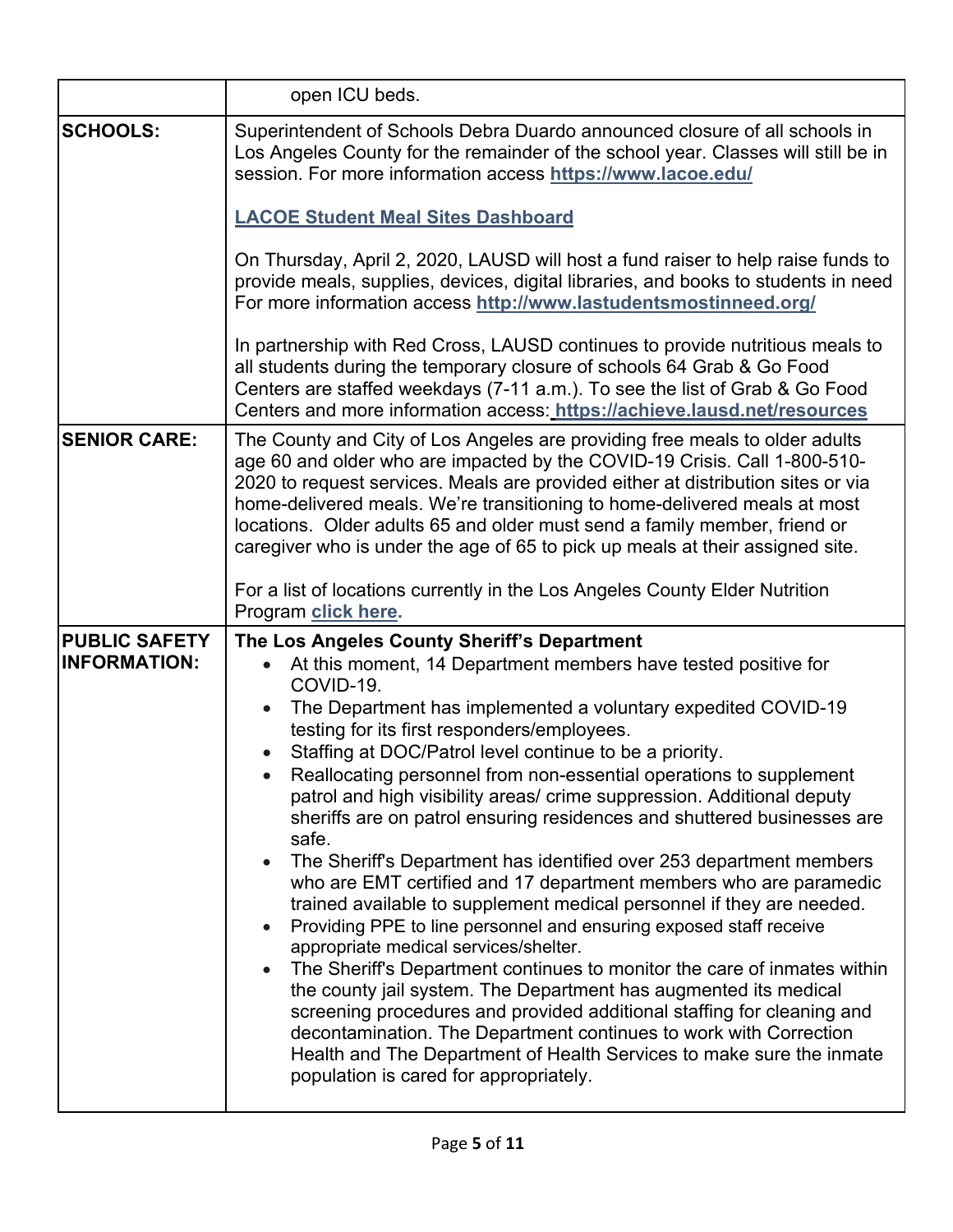|                       | The Los Angeles County Fire Department is completing the following<br>activities:                                                         |  |
|-----------------------|-------------------------------------------------------------------------------------------------------------------------------------------|--|
|                       | Establishing COVID-19 testing sites across the county.                                                                                    |  |
|                       | Assisting in receiving and distributing medical supplies inbound from the<br>State at the direction of the Department of Public Health.   |  |
|                       | Medical Director Dr. Clayton Kazan has taken the lead on developing a<br>testing plan for COVID-19.                                       |  |
|                       | Developing and expanding non-contact medicine to include telemedicine                                                                     |  |
|                       | and video portals in an effort to maintain services and slow transmission                                                                 |  |
|                       | through social distancing.                                                                                                                |  |
|                       | Offering mental health programs and peer support while identifying<br>$\bullet$                                                           |  |
|                       | home-life challenges for personnel.                                                                                                       |  |
|                       | Assisting with staging operations at Medical Sheltering facilities.                                                                       |  |
|                       | Assisting with staffing needs at the CEOC Joint Information Center.                                                                       |  |
| <b>TRANSPORTATION</b> | <b>Amtrak:</b>                                                                                                                            |  |
|                       | Temporarily accepting cashless payments only in stations and waiving                                                                      |  |
|                       | change fees for reservations made before May 31, 2020. For more                                                                           |  |
|                       | information access https://www.amtrak.com/alert/service-                                                                                  |  |
|                       | adjustments-due-to-coronavirus.html/                                                                                                      |  |
|                       | <b>Metrolink:</b>                                                                                                                         |  |
|                       | Increased cleaning staff to clean passenger cars, doors restrooms, head<br>and armrests, handrails, tables and trash cans more frequently |  |
|                       | throughout the day. Temporary service reduction of services effective                                                                     |  |
|                       | Thursday, March 26, 2020. For more information access:                                                                                    |  |
|                       | https://metrolinktrains.com/temporary-service                                                                                             |  |
|                       | <b>Metropolitan Transit Authority:</b>                                                                                                    |  |
|                       | All Metro Bus riders must board and exit through rear doors only. Front                                                                   |  |
|                       | door will remain available to wheelchair riders and those who need the<br>wheelchair ramp.                                                |  |
|                       | Requiring all bus operators to use transparent protective barriers to                                                                     |  |
|                       | isolate them. For more MTA information click here                                                                                         |  |
| <b>PUBLIC</b>         | <b>Southern California Edison (SCE):</b>                                                                                                  |  |
| <b>SERVICES</b>       | Continuing to deploy staff to keep service flowing and respond quickly to                                                                 |  |
|                       | customer service needs Proceeding with scheduled power outages to                                                                         |  |
|                       | protect public safety and reduce wildfire risk. Postponing noncritical work                                                               |  |
|                       | that would cause power outages. For more information access                                                                               |  |
|                       | https://www.sce.com/safety/coronavirus/                                                                                                   |  |
|                       | <b>Southern California Gas Company (So Cal Gas)</b>                                                                                       |  |
|                       | During service visits technicians may ask homeowners to move to                                                                           |  |
|                       | another room to maintain a 6-foot distance. Providing service to                                                                          |  |
|                       | emergency service requests, suspected natural gas leaks, carbon<br>monoxide checks, gas meter turn-ons, natural gas outage and pilot re-  |  |
|                       | lights. For more information access:                                                                                                      |  |
|                       | https://www.socalgas.com/coronavirus/                                                                                                     |  |
|                       | <b>United States Postal Service (USPS)</b>                                                                                                |  |
|                       | Customers need to request an appointment for in-person passport                                                                           |  |
|                       | services. By offering services by appointment only, USPS is practicing                                                                    |  |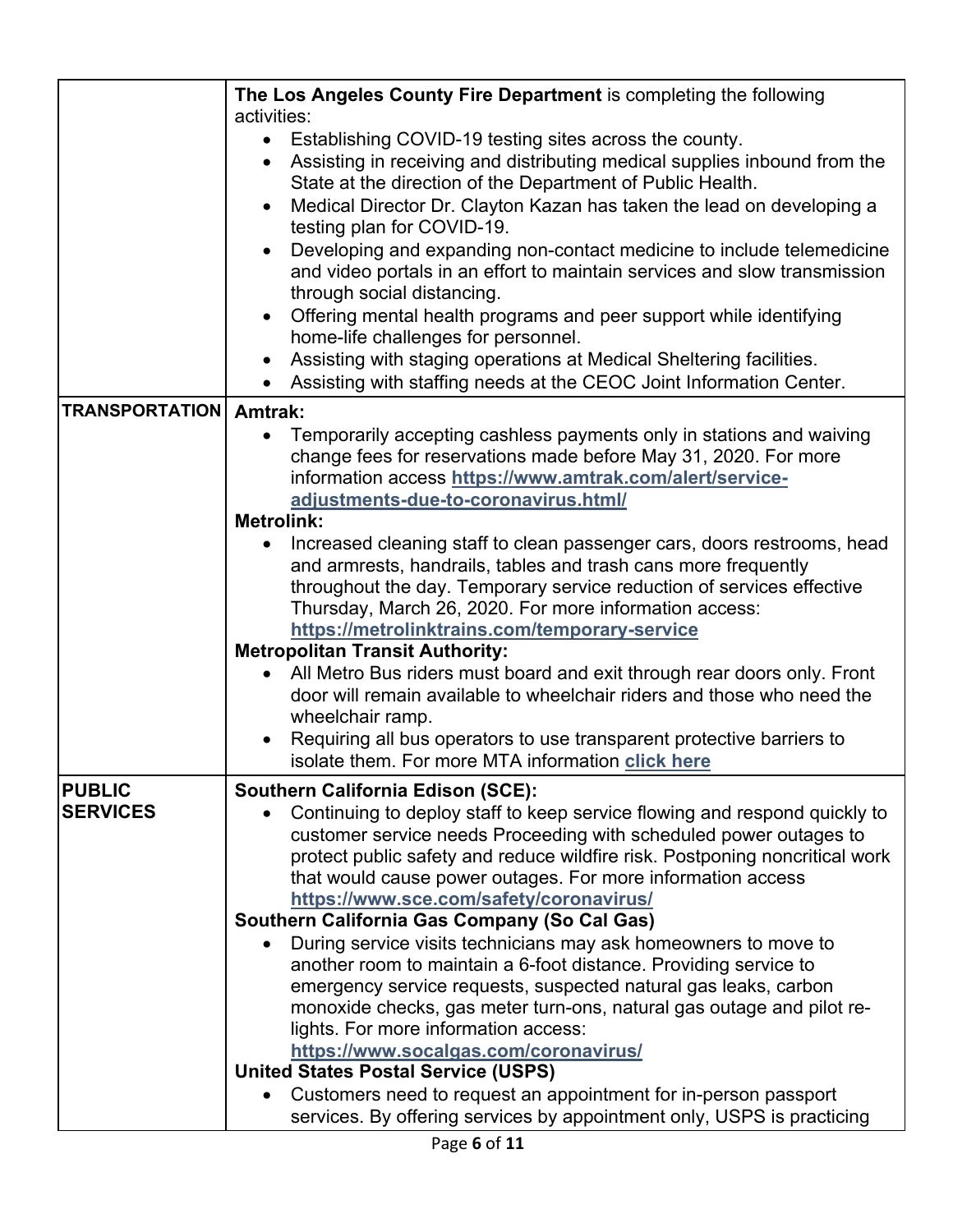|                                                           | social distancing to help ensure the safety of employees and customers<br>at Post Office locations. For more information access<br>https://www.usps.com/international/passports.htm                                                                                                                                                                                                                                                                                                                                                                        |
|-----------------------------------------------------------|------------------------------------------------------------------------------------------------------------------------------------------------------------------------------------------------------------------------------------------------------------------------------------------------------------------------------------------------------------------------------------------------------------------------------------------------------------------------------------------------------------------------------------------------------------|
| <b>CONTINUITY OF</b><br><b>OPERATION</b><br>PLANS: (COOP) | <b>Continuity of Operations Plans</b> ensure the County of Los Angeles continues<br>to support the residents of this county during any type of disaster response.<br>Below is a list of County Departments and their status as it pertains to the<br>COVID-19 local health emergency:                                                                                                                                                                                                                                                                      |
|                                                           | Agriculture/Weights and Measures: Continuing operations to the public and<br>industry. Department facilities remain closed to the public. For more information<br>visit https://acwm.lacounty.gov                                                                                                                                                                                                                                                                                                                                                          |
|                                                           | Alternate Public Defender: Continue to provide legal services to cases which<br>an APD has been appointed. 65% of staff are teleworking and 35% are working<br>on site. For more information please visit https://apd.lacounty.gov/                                                                                                                                                                                                                                                                                                                        |
|                                                           | Animal Care and Control: Prioritizing calls to ensure public safety, and shelter<br>and care for impounded animals. Providing services to residents such as animal<br>intake, placement, field response and referrals to resources. Employees have<br>minimal contact with the public, are offered assignments as DSWs, and<br>provided with telework options. 12 employees are assigned as DSWs. Visit<br>https://animalcare.lacounty.gov/ for more.                                                                                                      |
|                                                           | Assessor: Maintaining daily essential operations and public services. For more<br>information visit https://assessor.lacounty.gov/                                                                                                                                                                                                                                                                                                                                                                                                                         |
|                                                           | Auditor-Controller: Performing modifications to eHR payroll system for the<br>implementation of the Families First Coronavirus Response Act. Monitoring<br>cash to ensure the County is able to pay its liabilities and meets critical<br>functions of processing payroll issuing payments to vendors, and handling<br>property tax functions. Working with CECC to research all newly registered<br>County vendors to add protection to the purchasing process. 69% of staff are<br>teleworking. For more information visit https://auditor.lacounty.gov/ |
|                                                           | Beaches and Harbors: Beach closure signs have been posted on all lifeguard<br>towers and at all County maintained beaches. Signs have been provided to the<br>City of Santa Monica for installation at their beach locations. Beach access has<br>been locked where possible. Beach maintenance staff and officers monitored<br>public presence at the beaches over the weekend and provided guidance to the<br>public per beach closures. For more information visit<br>https://beaches.lacounty.gov/covid19.                                             |
|                                                           | Board of Supervisors: Facilities remain closed but services continue.<br>Providing support to enable the BOS to hold virtual meetings. 73% of staff are<br>teleworking. For more information visit https://bos.lacounty.gov/                                                                                                                                                                                                                                                                                                                               |
|                                                           | <b>Chief Executive Office:</b> Established rotation schedules for 315 (80%) staff to<br>telework. Approximately 80 staff work on-site. Continuing social distancing                                                                                                                                                                                                                                                                                                                                                                                        |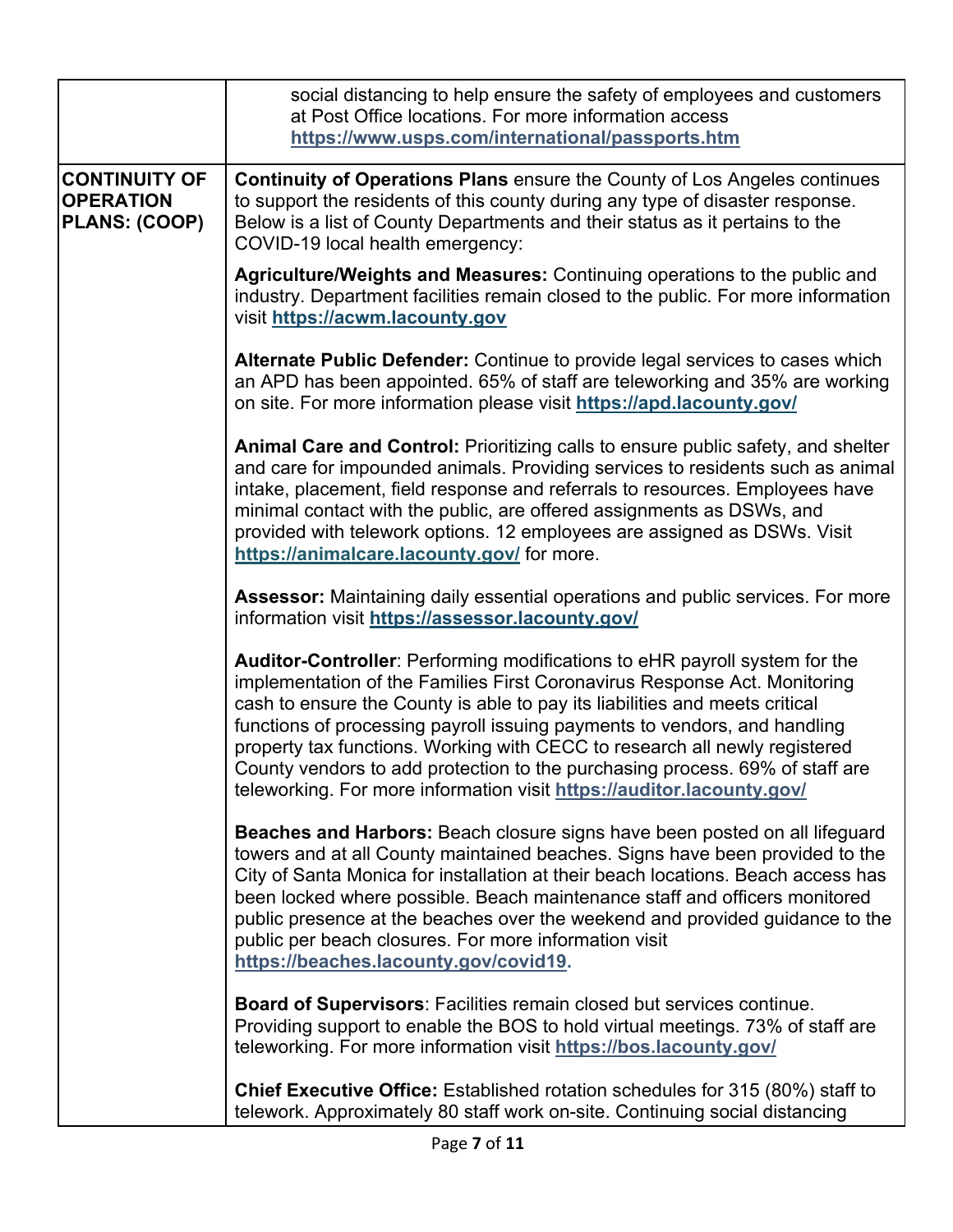guidelines for on-site staff while minimizing impact on departmental essential functions. Monitoring staffing and resource requests for office supplies to support CEOC, medical sheltering, and DSW5. For more information visit **https://ceo.lacounty.gov/**

**Child Support Services:** 68% of staff are teleworking today. For more information call (866) 901-3212 or visit **https://cssd.lacounty.gov/**

**Children and Family Services:** Working with DHS & DMH to mitigate the effects of unsheltered children/youth. Utilizing the unlicensed dormitory space on the campus of LAC+USC Medical Center for suspected or confirmed COVID-19 cases. 5,421 staff are teleworking 2 152 staff working on-site. For more information visit **COVID19Info@dcfs.lacounty.gov.**

**Consumer and Business Affairs**: Continuing to provide essential services and assistance to residents by ensuring that tenants/landlords have proper protections in place and ensuring that all price gouging allegations are investigated. 100% of employees assigned to telework. Implemented new guidelines for staff who wish to enter the work sites. DCBA has continued to share information for residents through social media platforms ensuring that all information shared is available in multiple languages.

**District Attorney:** 1,093 staff are assigned to telework and 683 are working on site. For more information visit **https://da.lacounty.gov/**.

**Health Services:** Addressing shortage of medical staff at cute care facilities, supplemental health care and long-term care sites. Dispersing ventilators throughout the health care system. Developing procedures to transfer patients to and from USNS Mercy and EMS. Addressing staffing needs at medical sheltering sites. For more information visit **http://dhs.lacounty.gov/wps/portal/dhs**

**Internal Services:** Supporting departments to allow for business continuity. Obtaining PPE for staff that are required to enter contaminated workspaces. Coordinating request for additional office space for CEOC at ISD headquarters. Implemented rapid response protocols for disinfecting workspaces of staff testing positive for COVID-19. For more information please visit **https://isd.lacounty.gov/**

**Medical Examiner-Coroner:** Resupplying PPE to staff to ensure continued operational ability. Requested hospitals and facilities to increase refrigerated storage capacity as part of the exiting MFI plan. Assessing existing and surge capacity for hospitals and healthcare entities. Obtaining mortuary and funeral home capacity to gain understanding of the system. For more information please visit **https://mec.lacounty.gov/2020/press-releases/coronavirus/**

**Mental Health:** Prioritizing clients in crisis while outpatient programs remain operational. Prioritizing placements of clients released from justice systems.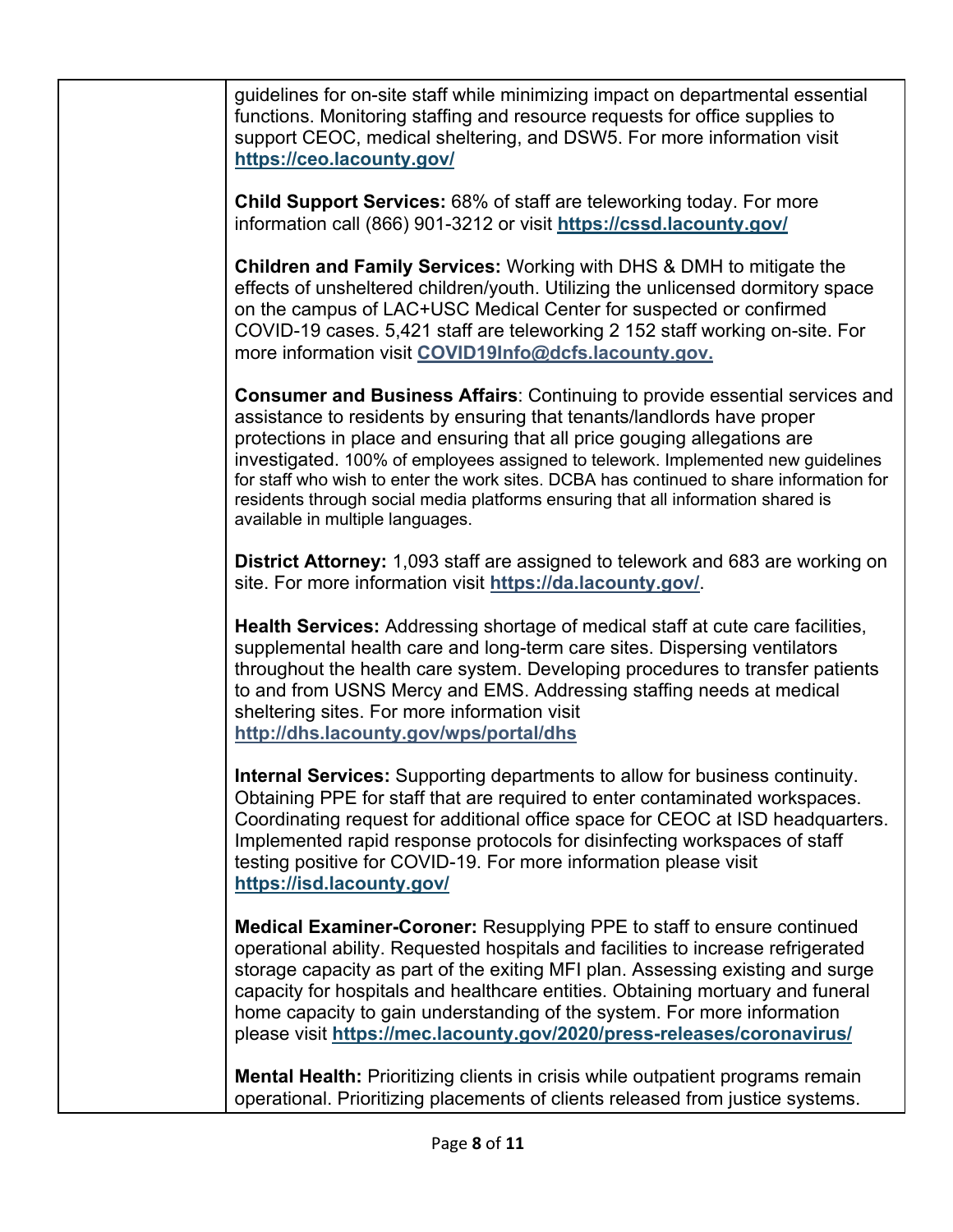Field clinical teams are supporting medical shelters and quarantine/isolation sites. Working with Public Guardian and Intensive Care Division to cascade clients to lower levels of care. Carrying out surge plans to decompress DHS psychiatric ERs and hospitals. For more information visit **https://dmh.lacounty.gov/**

**Military/Veterans Affairs:** Veteran Advisory Commissioners informed they may volunteer as DSWs. For more please visit **https://mva.lacounty.gov/**

**Natural History Museum:** Digital information/engagement of educational and public programs. Implemented telework policies. Ongoing communication of new federally approved programs. **https://nhm.org/update-nhmlacsresponse-covid-19**

**Parks & Recreation:** Prioritizing budget constraints, teleworking options for field staff, and the allocation of additional volunteers to serve as DSW's. Please call (626) 588-5364 or visit **https://parks.lacounty.gov/covid-19-031520/**

**Probation:** 404 staff are teleworking and 2,294 are on site. Increased maintenance and cleaning of halls and camps. For more information **https://probation.lacounty.gov/**

**Public Defender:** Providing pro bono interpreter services via telephone to staff. Working with DMH to get clients released into mental health programs. For more information visit **https://pubdef.lacounty.gov/**

**Public Library:** 75% of staff are teleworking. Added 10,740 new online card registrations. 370% increase in the use of online tutoring program. For more info, please visit: **https://lacountylibrary.org/coronavirus/**

**Public Social Services:** Ensuring the continuity of essential services and benefits to existing clients. Processing applications received online and via the Customer Service Center. Deployed staff to assist at shelters and quarantine/isolation sites. Department offices remain closed to the public. Teleworking for non-essential personnel started on 3/31/20. For more please visit **http://dpss.lacounty.gov/wps/portal/dpss** 

**Public Works:** Provided traffic delineation materials to three of the COVID-19 testing sites. Released 3rd video on the current COVID-19 response to PW workforce. 48% on telework or other leave and 52% working on-site. For more information visit **https://dpw.lacounty.gov/general/Hotline.cfm**

**Regional Planning:** 98% (185) of staff are teleworking or on approved leave, 1% (2) work from a primary work location. Hosted Commission public hearing on the internet. Next Commission meeting is scheduled on April 15, 2020. Maintaining service and conducting meetings for discretionary permits. For more visit **http://planning.lacounty.gov/**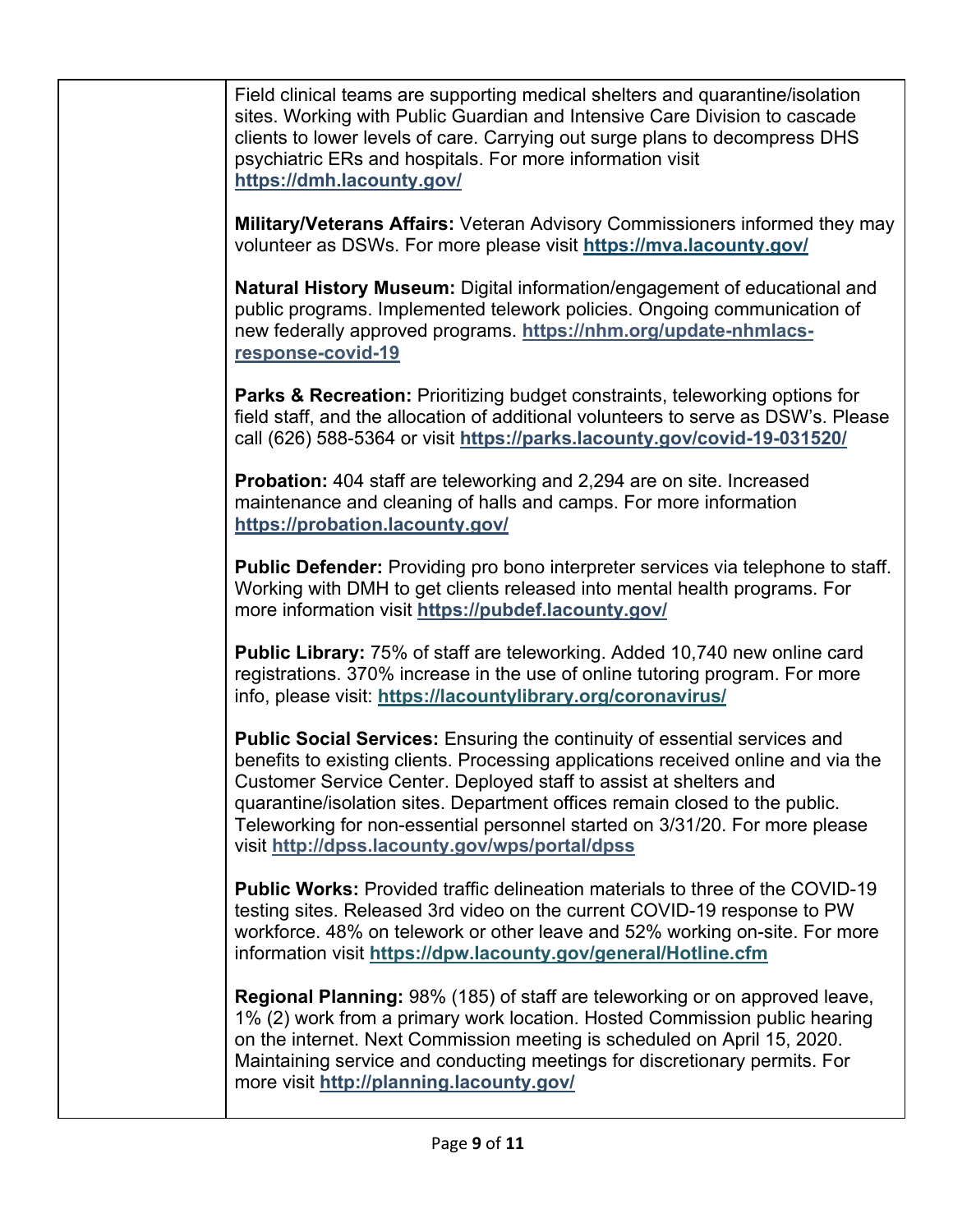|                                                                                        | Registrar-Recorder/County-Clerk: Continue to assist the public online, via<br>phone, and through mail. For more information visit https://lavote.net/                                                                                                                                                                                                                                                                                                                                                                    |
|----------------------------------------------------------------------------------------|--------------------------------------------------------------------------------------------------------------------------------------------------------------------------------------------------------------------------------------------------------------------------------------------------------------------------------------------------------------------------------------------------------------------------------------------------------------------------------------------------------------------------|
|                                                                                        | <b>Treasurer-Tax Collector:</b> Department facilities remain closed to public. Notified<br>public of available payment options. Moved auctions to an online format. 41% of<br>staff are teleworking and 46% of staff are working on-site. For a list of frequently<br>asked questions visit https://ttc.lacounty.gov/                                                                                                                                                                                                    |
|                                                                                        | <b>WDACS:</b> Seeking approval for emergency grant program to address the need<br>of local businesses. Securing additional meal vendors to address growing home<br>delivered meal needs. Received 28,000 lbs. of food commodity for emergency<br>meal distribution. Working with agencies and organizations to track and monitor<br>hate-crimes that are not captured or reported to 211. 74% of staff are<br>teleworking, 23% are working in-person. For more information visit<br>https://wdacs.lacounty.gov/covid-19/ |
|                                                                                        | For a complete list of County offices please visit: https://bit.ly/2WwfGQi                                                                                                                                                                                                                                                                                                                                                                                                                                               |
| <b>LOS ANGELES</b><br><b>WORLD AIRPORTS</b><br>(LAWA)                                  | LAWA consolidated airport processing to the Tom Bradley International<br>Terminal. For more information visit https://lawa.org/                                                                                                                                                                                                                                                                                                                                                                                          |
| <b>DISASTER</b><br><b>MANAGEMENT</b><br><b>AREA</b><br><b>COORDINATORS</b><br>(DMAC'S) | All but 3 cities have not proclaimed a local emergency. Cities were provided<br>with information regarding Request for Public Assistance. DMACs continue<br>working with the point of contact for recovery and is facilitating all questions<br>regarding RPA and other recovery questions through the DMACs. Continue to<br>provide cities with information regarding Resource Requests and<br>managing other questions that arise.                                                                                     |
| <b>SALVATION ARMY</b><br>– CALIFORNIA<br><b>SOUTH DIVISION</b><br>(CAS)                | Continuing to accept monetary donations and in-kind donations. For more<br>information access https://www.salvationarmy-socal.org/southern-<br>california/covid-19                                                                                                                                                                                                                                                                                                                                                       |
| <b>AMERICAN RED</b><br><b>CROSS</b>                                                    | Individuals are encouraged to make blood donation appointments. For more<br>information access: https://www.redcross.org/local/california/los-<br>angeles.html                                                                                                                                                                                                                                                                                                                                                           |
| <b>211 LA COUNTY</b>                                                                   | Continue to connect communities with services, resources and information<br>related to COVID-19. For those who are not able to access the internet please<br>dial 211. For more information access https://www.211la.org/public-health-<br>and-safety/coronavirus                                                                                                                                                                                                                                                        |
| <b>LOS ANGELES</b><br><b>FOOD BANK:</b>                                                | The Food Bank continues to mobilize resources to help people who are in need<br>of food assistance. Meals are not provided at warehouse facilities. The COVID-<br>19 crisis has resulted in unplanned expenses for the Food Bank. For more<br>information access https://www.lafoodbank.org/coronavirus/                                                                                                                                                                                                                 |
|                                                                                        | PROCLAMATION AND EMERGENCY DECLARATIONS                                                                                                                                                                                                                                                                                                                                                                                                                                                                                  |
|                                                                                        | Federal: National Emergency Declaration on March 13, 2020                                                                                                                                                                                                                                                                                                                                                                                                                                                                |
|                                                                                        | derel: LLC, Cmell Business, Administration Declaration on March 16, 2020                                                                                                                                                                                                                                                                                                                                                                                                                                                 |

- Federal: U.S. Small Business Administration Declaration on March 16, 2020
- Federal: Presidential Major Disaster Declaration, March 22, 2020